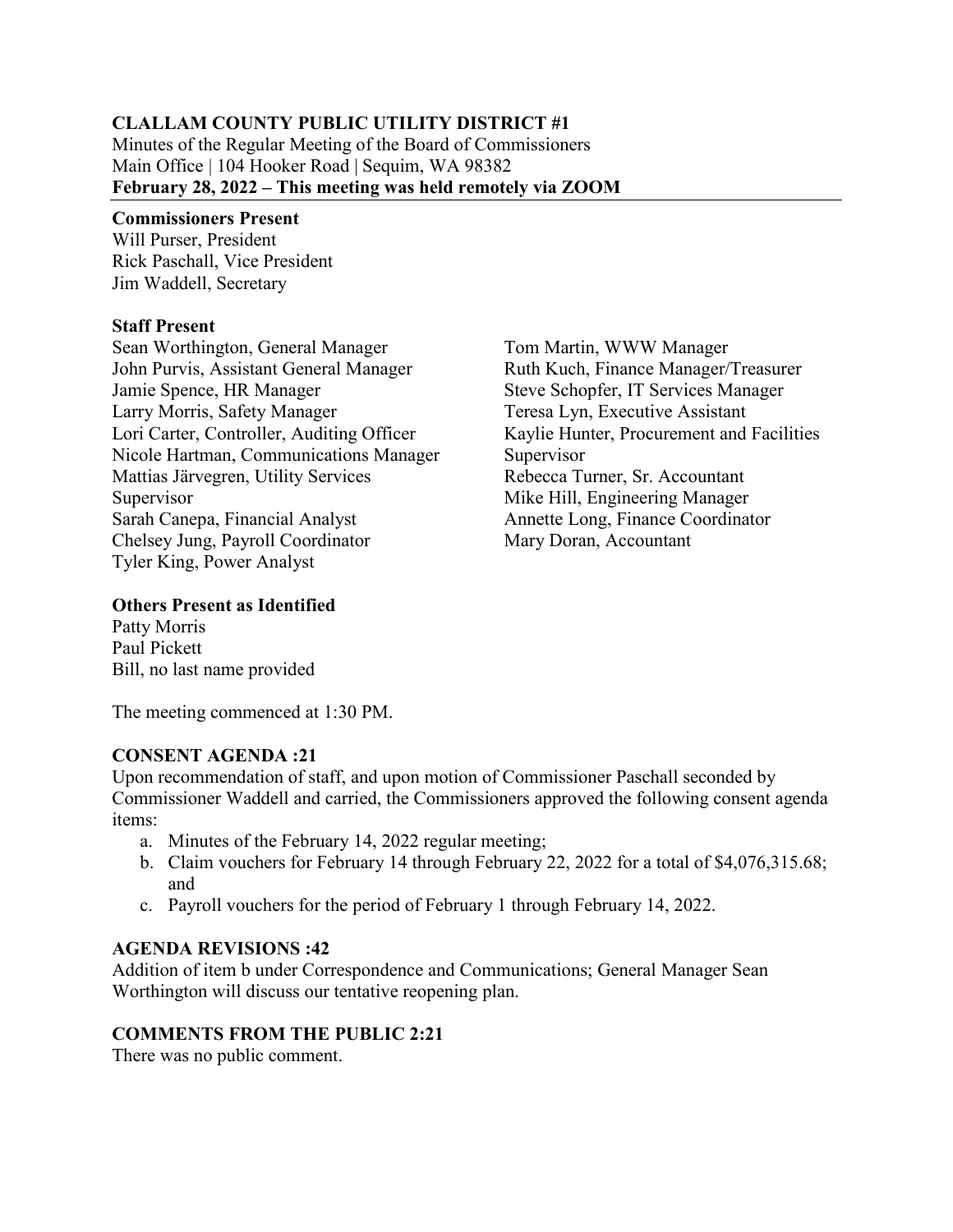#### **BUSINESS ITEMS STARTING AT 2:46**

- a. **2:50:** Prior to the presentation General Manager Sean Worthington advised the Commissioners that staff will conduct a "deep dive" into the strategic plan in June. Thereafter staff will present our proposed changes to the board via a work session. The General Manager's Direct Reports provided an in-depth update of each of the strategic lan's objectives using Key Performance Indicator (KPI) reporting. These objectives are: Provide Stable Rates While Always Seeking Reduced Costs; Ensure Reliable Supply; Practice Environmental Responsibility; Continuous Performance Improvement; Enhance Customer Partnership; Manage Our Resource Portfolios; Influence Regulatory Issues; Build on Our Safety Culture; Attract and Retain Great People; Manage Risk; and Be Financially Responsible.
- b. **1:01:16:** Bonneville Power Administration's (BPA)'s post-2028 contract: Assistant General Manager John Purvis attended PPC and WPAG meetings. Topics were spot market and forward pricing for mid-C; provider of choice preferences; new and modified BPA options to set Contract High Water Marks (CHWM's) that we need to pay attention to—specifically Options 2 and 4 which were presented on at our February 14, 2022 board meeting. General Manager Sean Worthington added that recently sent out provider of choice education letters and his recent communication with Colleen McAleer of Economic Development Council (EDC) enable us to address questions about the new large single load issue and clarify that our that our utility does not negotiate back and forth exclusively with BPA on our contract, as it is a boilerplate contract for all of public power. He is meeting with the EDC Friday to address any additional power questions they may have. Commissioner Paschall commented on WPAGs desire to come up with a position on the topic of a Regional Transmission Organization (RTO) – which the Pacific Northwest does not currently have –branching into wholesale energy markets. Commissioner Purser advised that transmission issues are a bottleneck and that the California Independent System Operator (CAISO) is presenting itself as an RTO for the western U.S. Commissioner Waddell suggested that at some point PUDs may want to send individual letters directly to BPA on what their positions are on items that WPAG's PUD-consensus concept paper cannot address.

#### **CORRESPONDENCE/COMMUNICATIONS 1:15:01**

Water and Wastewater Manager Tom Martin discussed recent letters (from the WSDOT Aviation Director and from a developer letter to the County) requesting or in support of the District providing the Sequim airport and the proposed development with access to the District's Carlsborg water system. We have recently addressed the water rights issue raised in both letters in our February 16, 2022 response in the Sequim Gazette. The proposed development is located in the Carlsborg Urban Growth Area (UGA), which the airport is outside of. In order for the District to provide water to the UGA development, the following needs to occur: a) Ecology must authorize a new point of withdrawal from the new well for the planned blending treatment system, and b) the County must secure Ecology-approved mitigation credits made available by the blending treatment system to enable the District to make a limited expansion of the Carlsborg retail service area.